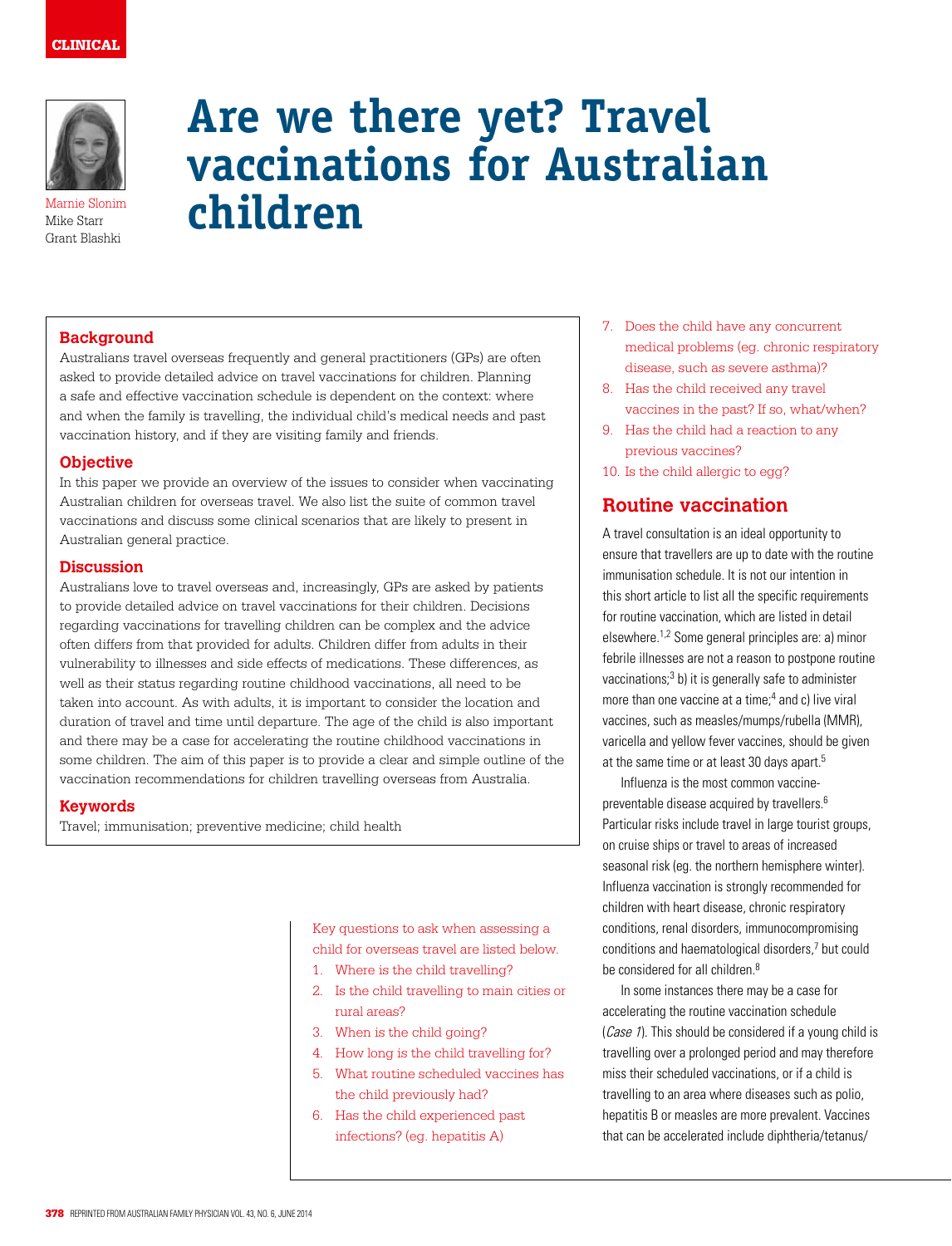pertussis (DTP), haemophilus influenza type B (Hib), hepatitis B, inactivated polio vaccine (IPV) and pneumococcal and rotavirus vaccines.<sup>9</sup> If MMR and varicella vaccines are given before the recommended age, repeat doses will be required. It should be noted that there are recommendations about the minimum interval to next dose for each vaccine<sup>2</sup> and these should be checked for individual vaccines.

# **Vaccines for children visiting high risk areas**

The commonly administered travel vaccines for children travelling to high-risk areas are summarised in Table 1. Most of the vaccines have a lower age limit at which they may be commenced. There are also a number of options in terms of oral or injectable vaccines and different brands available that have differing product information, so it is important to check the information before administering. It is worth noting that sometimes the product information is not up to date so it is prudent to also check the Australian Immunisation Handbook,<sup>2</sup> particularly the 'Variations from Product Information' sections in Part 4.

## **Case 1. Prianka visits family in India**

An Australian family, originally from India, comes to see you at your practice with their 3-week-old baby girl Prianka, as they are planning to go to India in 11 weeks to attend a family wedding. The family is wondering if you could start the vaccination schedule early as they have heard this is a possibility. The vaccines that are usually given at 2, 4 and 6 months (DTP, Hib, hepatitis B, IPV, pneumococcal vaccine and rotavirus vaccine) can all be accelerated and given at 6, 10 and 14 weeks. In this case BCG is also indicated.

## **Case 2. A family of 5 travel to Bali**

The Anderson family comes to see you before flying off for a 2-week holiday in Bali. They have three children, Jessica, Samson and Freddy, aged 8, 4 and 2 years, respectively. The children have never been outside Australia and are all up to date with their scheduled immunisations, although Samson has

not had his 4-year-old vaccines. Today he should receive DTPa-IPV and MMR (he did not have the MMRV vaccine at 18 months as this vaccine was not yet available) and all 5 family members should have hepatitis A and typhoid vaccines. These can be given as the combined vaccine (Vivaxim), which, although licensed for use in people aged ≥16 years, is frequently prescribed off-label for children as young as 2 years of age. Rabies vaccine should be discussed, as rabies has continued to be reported in Bali.

# **Vaccines for patients visiting friends and relatives**

Given the culturally diverse population in Australia, an overseas visit to friends and relatives is a common scenario and in fact visiting friends and relatives (VFR) travellers are often at a higher risk of contracting certain diseases.14 The risk increases because VFR travellers usually eat local food, may not take the same precautions as other tourists do, have closer contact with local people and often stay longer. For Australian VFR travellers, travel destinations often include tropical parts of the world where the risk of some diseases is higher.15 Malaria is known to be 8-10 times more likely in VFR travellers.<sup>15</sup> VFR travellers are more likely to contract food-borne illness, including hepatitis A and typhoid, which are both preventable through vaccination.15 VFR travellers are also at a higher risk of exposure and, therefore, morbidity due to Dengue fever, parasitic infection, tuberculosis and sexually transmitted diseases.<sup>15</sup> These travellers have the highest risk of infection but are significantly less likely than other travellers to get vaccinations or seek travel advice before they leave.16 This is because the destination is familiar to them and they often rely on buying medications more cheaply in the country they are visiting.

## **Case 3. Byrne family visiting friends in Sri Lanka**

The members of the Byrne family are all major cricket fans and regularly visit Sri Lanka where they have been involved in cricket matches and social events for the past 15 years. Since the tsunami hit when they were visiting in 2004, they have been visiting every few years to assist with rebuilding a Sri Lankan community health centre in Galle. They come to the GP enquiring about which vaccines should be given to their 6-year-old son, who is going with the family for the first time. Apart from checking that the child is up to date with routine vaccinations, the child should be given hepatitis A and typhoid vaccines. Rabies vaccination should be offered and mosquito-borne diseases, including Dengue and Japanese encephalitis, should be discussed. It would be reasonable to offer influenza vaccine as well.

# **Conclusion**

With travel rates increasing and general practitioners (GPs) being relied on to provide up-to-date and sound advice to families who travel overseas with their children, it is timely to review this topic. The GP is often called on to put in place a complex vaccination plan for the family, which can be challenging in the midst of busy general practice consulting. Planning a safe and effective vaccination schedule is all about the context: when the family is travelling, how old the children are, whether they have had their previous routine vaccinations and whether they are travelling to visit overseas family and friends. In some circumstances, specialist advice may be needed (eg. when the child has a chronic medical illness or is immunocompromised). Some vaccines, such as BCG and yellow fever, are only available from specialist clinics. There are some excellent resources available online (see Resources). Travel vaccinations provide a perfect opportunity for the GP to practice preventive health and ensure that patients travel safely and remain well covered for common diseases during their overseas trip.

#### **Resources**

Vaccination advice for childhood travel vaccination

- www.who.int/ith/en/
- www.health.gov.au/internet/immunise/publishing. nsf/Content/handbook10-3-2
- wwwnc.cdc.gov/travel/page/yellowbookhome-2014
- wwwnc.cdc.gov/travel/destinations/list
- www.nathnac.org/travel/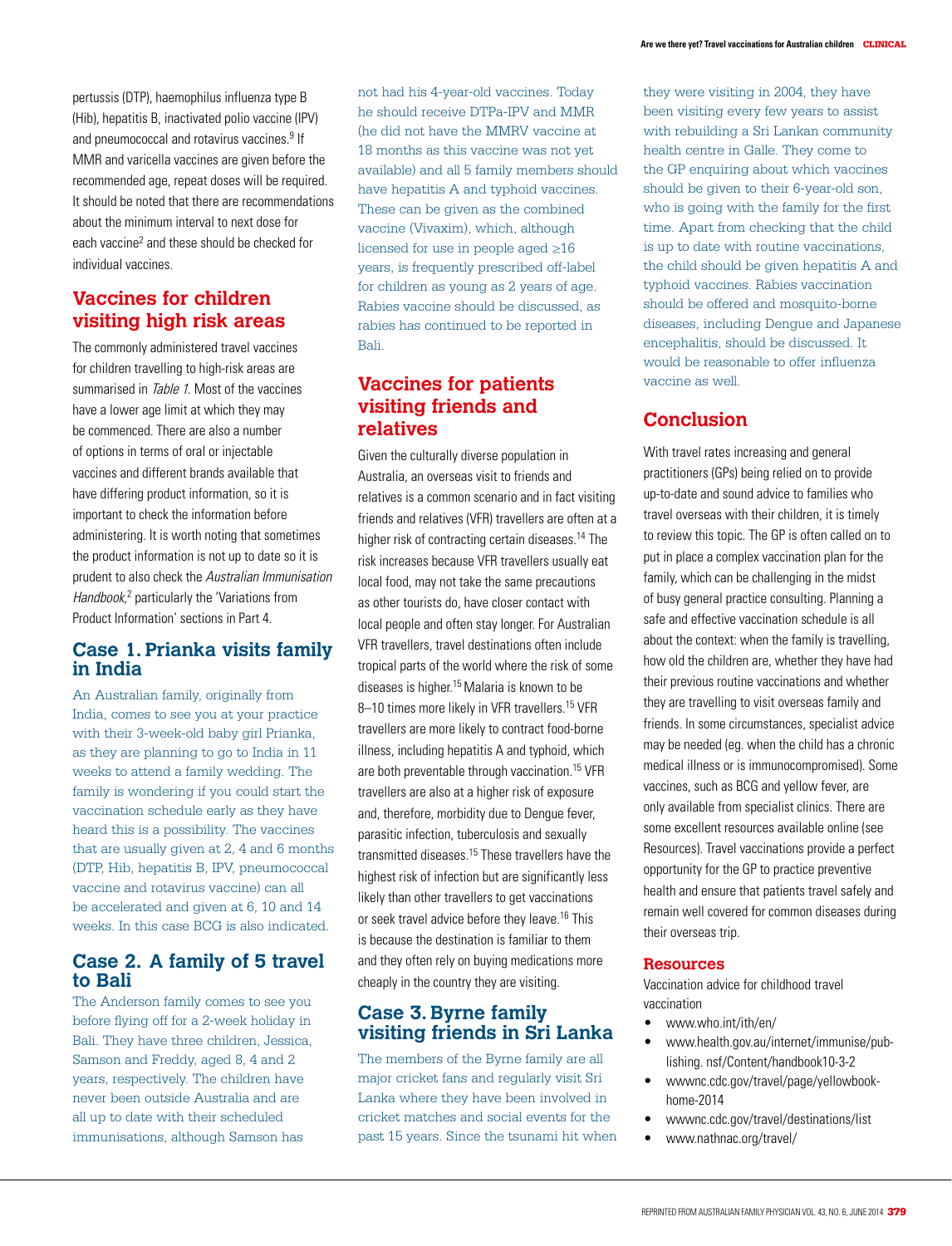| Table 1. Overview of travel related vaccines for children <sup>1,2,10-13</sup>   |                                                                                             |                                                         |                                                                                                                                                                                                                                                                                                                                                                                  |
|----------------------------------------------------------------------------------|---------------------------------------------------------------------------------------------|---------------------------------------------------------|----------------------------------------------------------------------------------------------------------------------------------------------------------------------------------------------------------------------------------------------------------------------------------------------------------------------------------------------------------------------------------|
| <b>Vaccine</b>                                                                   | <b>Trade names</b>                                                                          | Lower age limit                                         | Comment                                                                                                                                                                                                                                                                                                                                                                          |
| Hepatitis A                                                                      | • Avaxim Paediatric<br>• Havrix Junior<br>• VAOTA Paediatric/<br>adolescent                 | 2 years<br>2 year<br>1 year                             | Almost 100% efficacy in preventing clinical illness pre-<br>exposure. 86% effective in preventing clinical hepatitis<br>when administered within 2 weeks post-exposure.                                                                                                                                                                                                          |
| Combined hepatitis<br>A/B                                                        | • Twinrix Junior<br>(360/10)<br>• Twinrix (720/20)                                          | 1 year<br>1 year                                        | Twinrix Junior: for children aged 1-17 years.<br>Twinrix: widely used for adults and is registered for use in<br>accelerated schedule.                                                                                                                                                                                                                                           |
| Typhoid                                                                          | • Typherix<br>• Typhim Vi<br>• Vivotif Oral                                                 | 2 years<br>2 years<br>6 years                           | Injectable polysaccharide vaccine.<br>Injectable polysaccharide vaccine.<br>Oral live attenuated vaccine (can be given from 1 year of<br>age, but capsules must be swallowed whole). Capsules are<br>taken on alternate days; 4 in total is more efficacious and<br>gives longer term protection than 3.                                                                         |
| Combined hepatitis<br>A/typhoid                                                  | $\bullet$ Vivaxim                                                                           | 2 years                                                 | Licensed for use from 16 years of age. Often given off-label<br>from 2 years of age - thought to be safe and effective.                                                                                                                                                                                                                                                          |
| Meningococcal<br>$ACW_{135}Y$<br>(quadrivalent<br>conjugate 4vMenCV)             | • Menveo<br>• Menactra                                                                      | 2 months<br>9 months                                    | Mainly required for travel to sub-Saharan Africa, Mecca or<br>areas with current vaccine-strain meningococcal outbreaks.<br>Conjugate vaccines are now preferred to polysaccharide<br>meningococcal vaccines.                                                                                                                                                                    |
| Multicomponent<br>meningococcal<br>group B vaccine<br>(recombinant,<br>adsorbed) | • Bexsero                                                                                   | $>2$ months                                             | May be considered for travellers to areas of risk.                                                                                                                                                                                                                                                                                                                               |
| Rabies                                                                           | • Mérieux inactivated<br>Rabies vaccine<br>• Rabipur inactivated<br>Rabies virus<br>vaccine | No lower age limit<br>No lower age limit                | Vaccination even more important in children than adults<br>as they are more likely to play, pat or feed animals, sustain<br>high-risk bites on the hands, head or neck and may not<br>report a bite. Intradermal vaccination is recommended by<br>some experts.                                                                                                                  |
| Cholera                                                                          | • Dukoral                                                                                   |                                                         | Only recommended if travelling to area with a known<br>outbreak. May be recommended as a vaccine for traveller's<br>diarrhoea. Also recommended for individuals at higher<br>risk of severe complications from diarrhoeal illness (eg.<br>patients who are HIV-positive, have poorly controlled or<br>complicated diabetes, inflammatory bowel disease or<br>immunocompromised). |
| <b>BCG</b>                                                                       | $\bullet$ BCG                                                                               |                                                         | Efficacy is only 50% overall but 80% effective against<br>disseminated tuberculosis (TB), TB meningitis and death<br>from TB, all of which are more common in young children.<br>BCG should be considered for long-stay infants and children<br>up to 5 years of age, and those visiting friends and relatives,<br>even for shorter trips.                                       |
| Japanese<br>encephalitis                                                         | • JEspect<br>$\bullet$ Imojev                                                               | 2 months<br>1 Year                                      | Licensed for use from 18 years but safe and immunogenic<br>from 2 months. Rarely a disease of travellers. Primarily<br>indicated for long stay in rural areas of risk.                                                                                                                                                                                                           |
| Yellow fever                                                                     | • Stamaril                                                                                  | 9 months                                                | Proof of vaccine is an entry requirement in certain countries<br>to prevent transmission. Contraindicated below the age of<br>9 months.                                                                                                                                                                                                                                          |
| Influenza                                                                        | • Fluvax CSL<br>• Agrippal<br>$\bullet$ Fluarix<br>$\bullet$ Influvac<br>• Vaxigrip         | 5 years<br>6 months<br>6 months<br>6 months<br>6 months | Fluvax CSL is not registered for use in children under<br>5 years because of unacceptably high rates of adverse<br>events, specifically fever and febrile convulsions. Four other<br>influenza vaccines are recommended for use in this age<br>group.                                                                                                                            |